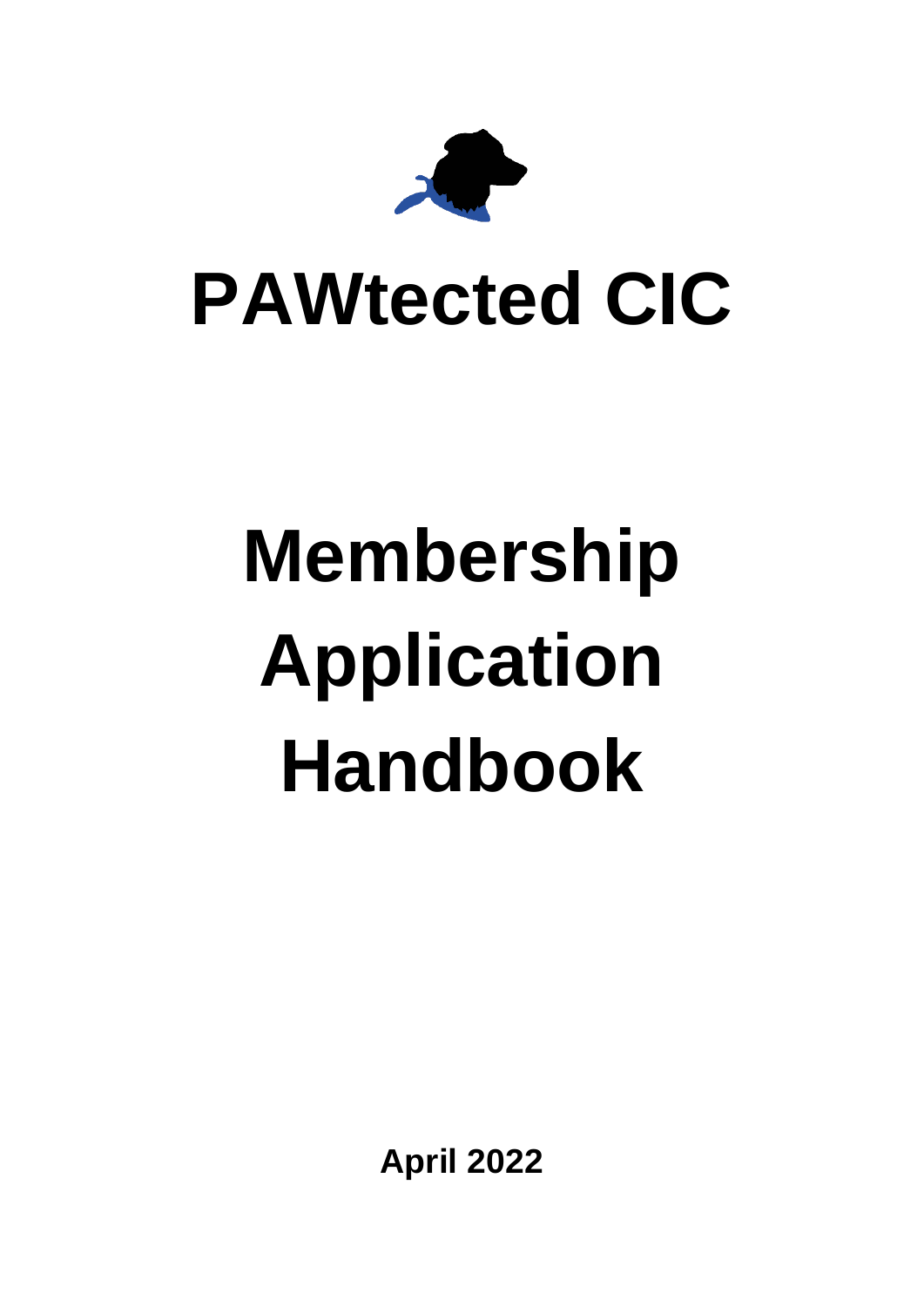## **Welcome**

Thank you for taking the time to look at our Assistance Dog Membership. We hope that this handbook will help you understand what is involved with our membership so that you can make the best decision for you and your dog.

Please read all of this handbook before applying. If you have any questions or need any help understanding this handbook, please get in touch with our team.

We can be contacted by email to membership@pawtected.co.uk at any time.

Thank you,

Abigail and Christine

(PAWtected CIC management)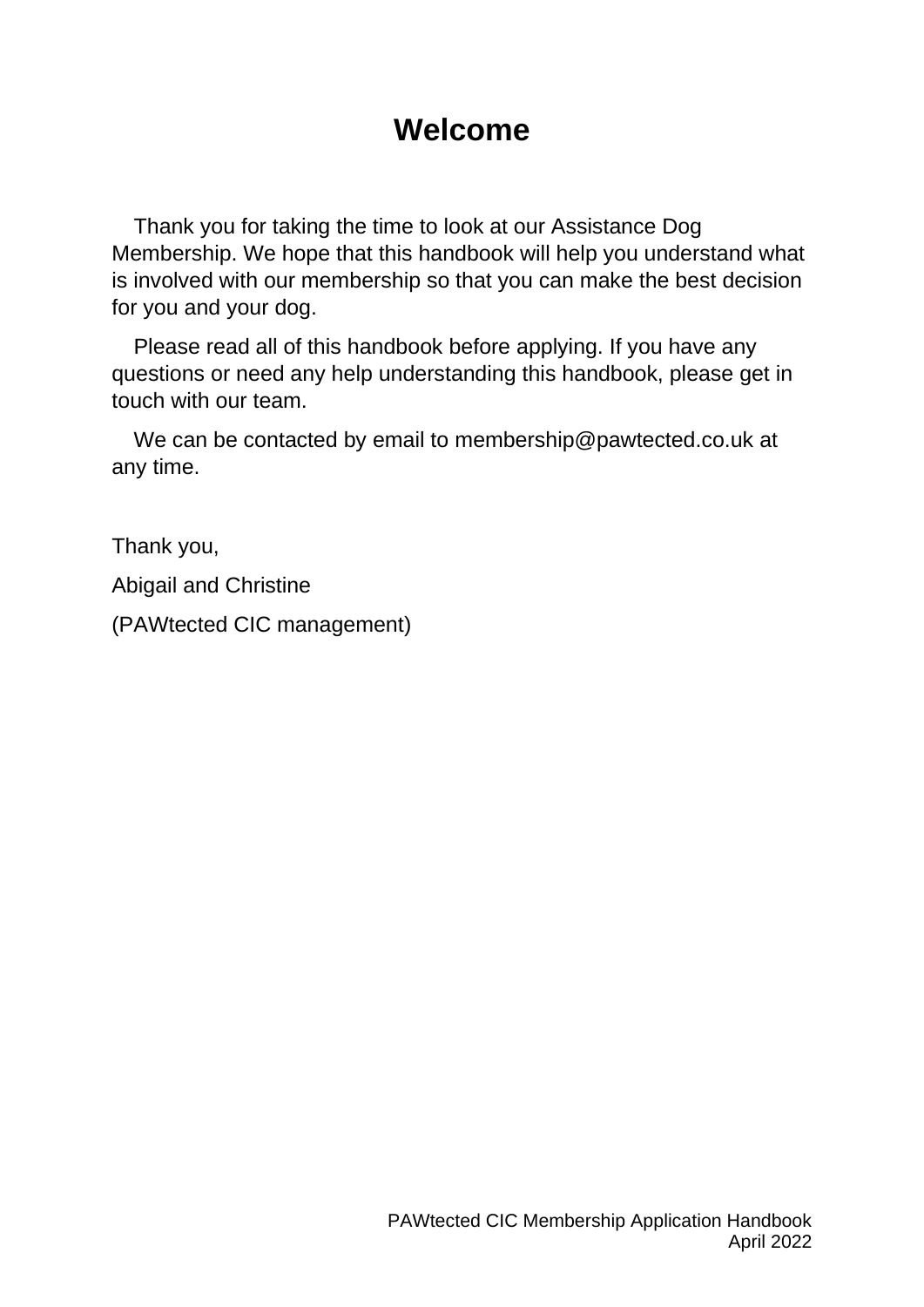## **General information**

#### **What is an assistance dog?**

Assistance dogs are lifesaving and life changing medical equipment. These dogs are specifically trained to mitigate their handlers' disabilities and are a vital part of their independence. It takes a lot of training and dedication to train a dog to assistance dog status.

Disabled people are entitled to reasonable adjustments under the Equality Act 2010 and Disability Discrimination Act 1995. This may include being accompanied by an assistance dog. In order for it to be reasonable to allow a dog on the premises, they must be able to mitigate the disabled persons disability and behave appropriately to be reasonably allowed.

All assistance dogs, regardless of method of training, are allowed to accompany their handler wherever it is reasonable, so long as they are able to mitigate disability and behave appropriately.

For more information about what an assistance dog is, please see our assistance dog awareness course which will walk you through all of the information that you need to know.

#### **What is PAWtected CIC?**

PAWtected CIC is an organisation who help owners train their own dogs to become assistance dogs. We can provide support with training, advocacy, and working.

As an organisation, we value the following:

- Quality
- Inclusion and community
- Achievement
- Encouragement to fulfil potential
- Ethical training and high standards of care.

#### **What is the Assistance Dog Membership**

The PAWtected CIC membership is the most in-depth assistance dog opportunity that we offer. Our members represent us.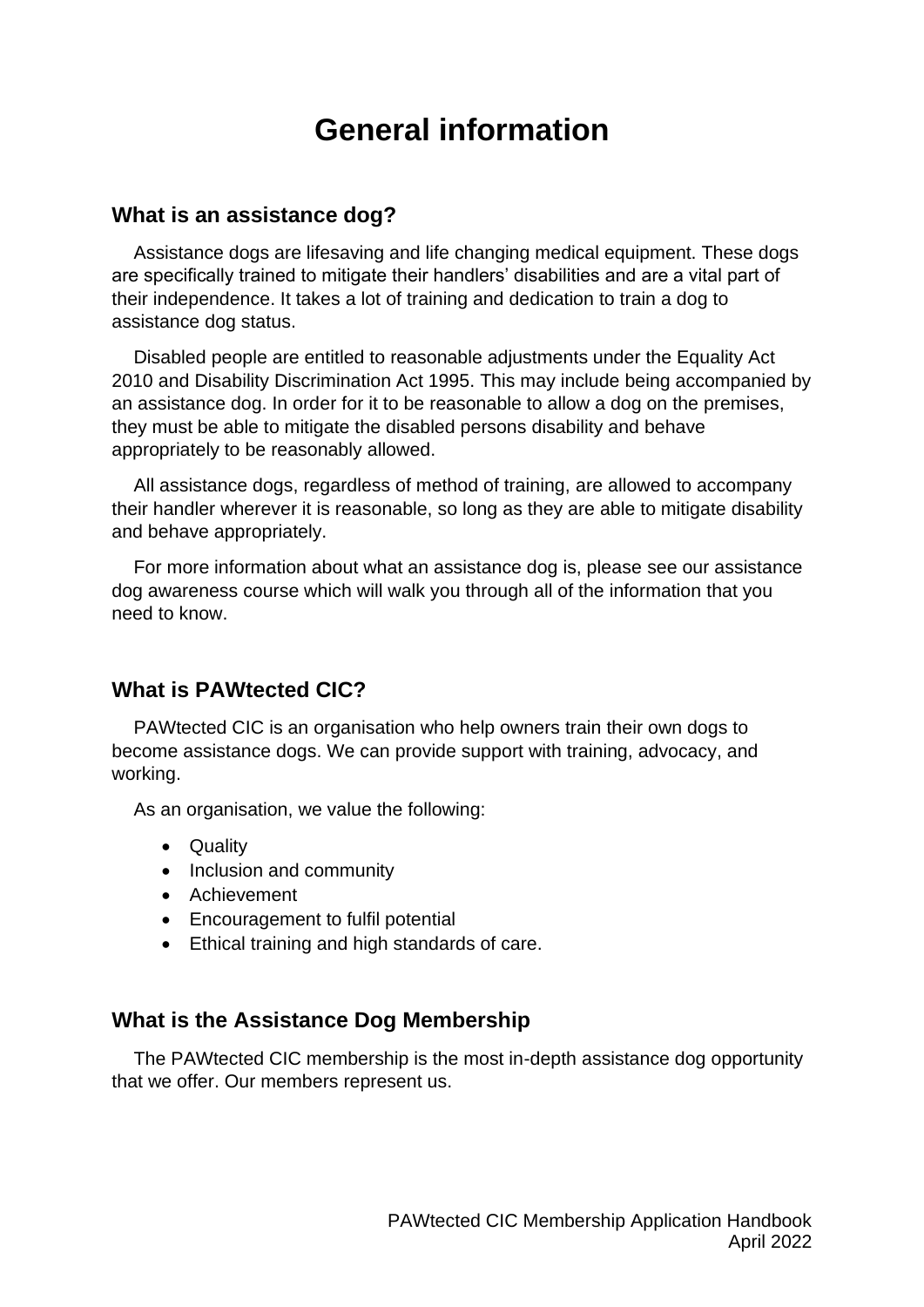## **Benefits**

#### **PreMember benefits**

- Specialist preparation for our membership.
- Structured training progression with certificates.
- Adaptions to the training progression to suit the individual's circumstances and need, whilst ensuring we maintain the high standards we pride ourselves upon.
- 1:1 virtual training with an assigned trainer.
- Individual learning profiles to help us work with you effectively.
- 1:1 support from our team throughout your journey.
- Being part of an organisation actively working to increase awareness of assistance dogs.
- Private, admin monitored, Facebook community group.
- Online Moodle system allowing you to progress at your own pace.
- 50% off courses.
- Weekly live group education sessions.

#### **Member benefits**

In addition to the benefits listed for PreMembers, members also get the following benefits:

- Up to date advice and advocacy regarding assistance dog law.
- Gear and resources.
	- o Blue Passport
	- o Access refusal forms
	- o Vests
	- o Communication cards
	- o And more!
- 1:1 support with self-advocacy.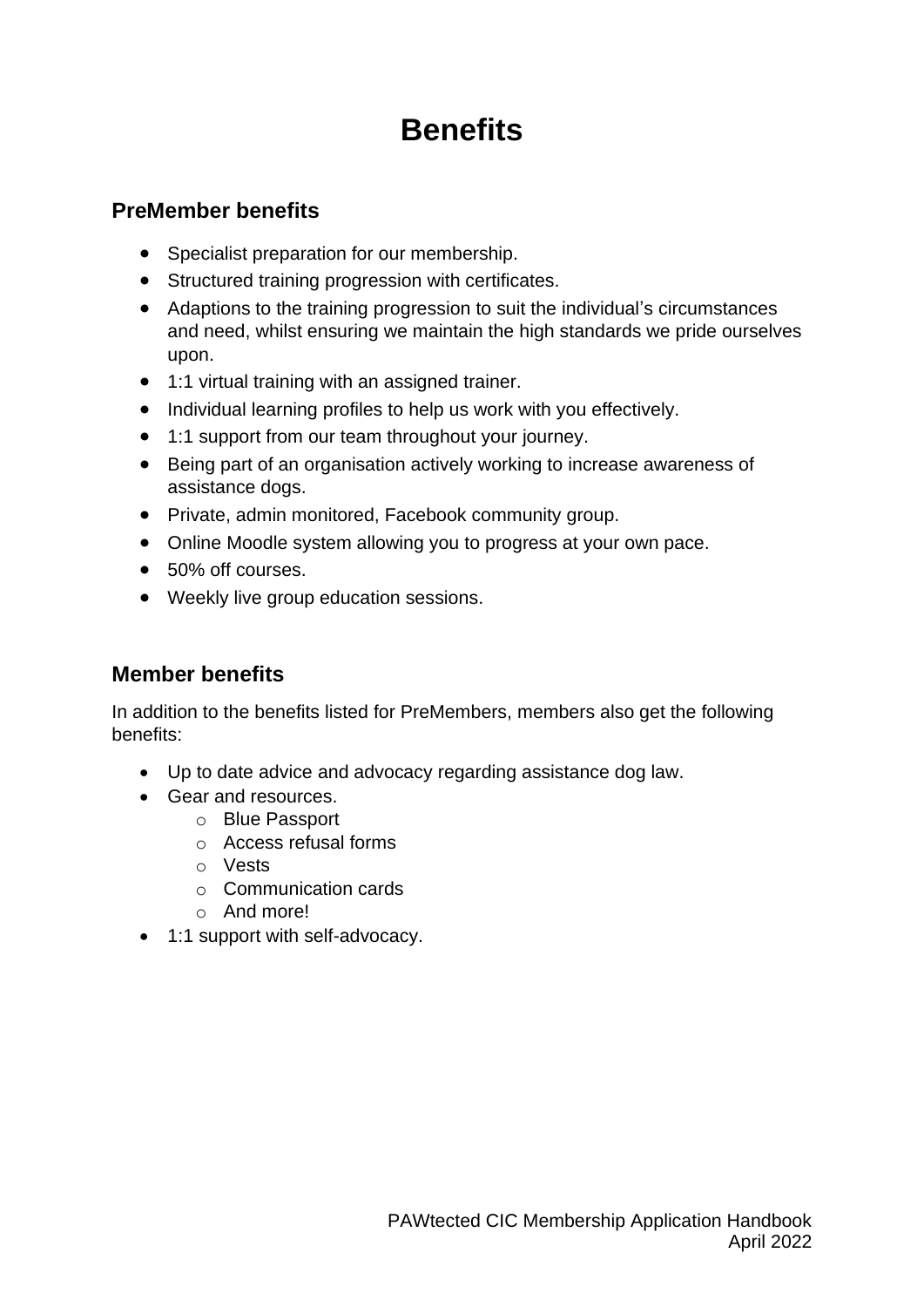## **Application process**

After reading through this handbook, please complete the application form found on our website. Please be as detailed as possible in this form as it will help us determine if our membership is right for you.

The team will respond to your application within 3 working days. If you have not already completed the sample course, we will request that you complete this.

We ask for the sample course to be completed so that we can ensure that you understand how our system works and to assess if your dog is suitable for our program. We will only refuse applications in exceptional cases, such as where we believe the dog is showing aggression, or if we feel we cannot support you sufficiently.

If your application was successful, you will be invited to make the first purchase on our store and will be sent your welcome pack. Please ensure that you read this through as it contains vital information.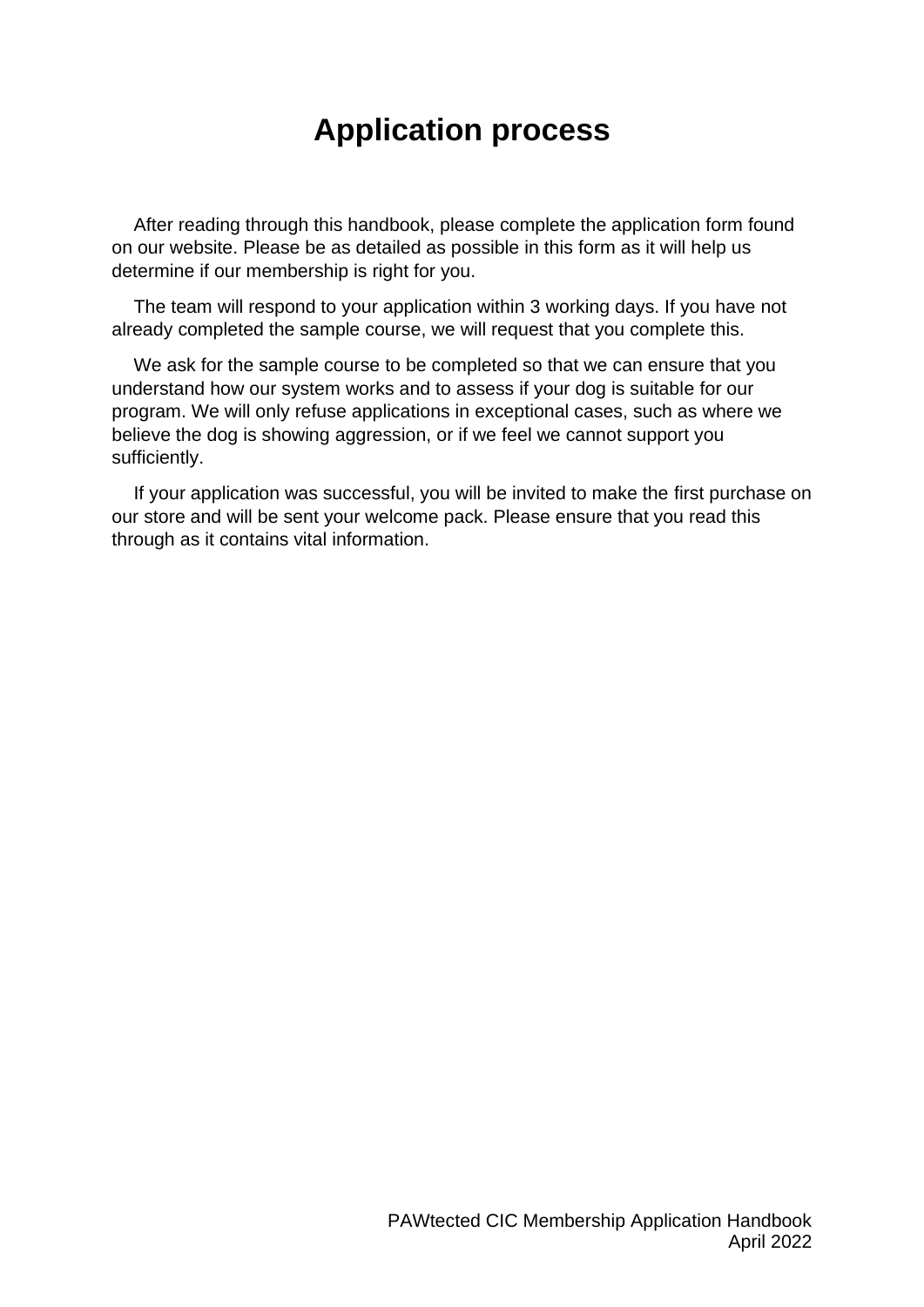### **Progression**

#### **PreMember**

This is where most members will enter. PreMember is designed to ensure that all of the foundations are in place regarding your dog's training. This step is vital as many of the more challenging assistance dog skills will build upon this learning.

Here you will submit weekly logs of your training. In response to these, your assigned trainer will provide you feedback and advice on how to work on any problems.

#### **Assistance Dog Prospect Member**

After completing the foundations, you will move up to becoming an Assistance Dog Prospect Member. Here you will get your first blue gear! This stage focuses on establishing correct behaviours in public locations.

Your weekly logs will continue here.

#### **Assistance Dog in Training Member**

Once your dog has learnt how to behave appropriately, we start looking at finessing these skills and working on disability mitigation tasks. You will upgrade your gear here.

Your weekly logs will continue here.

#### **Assistance Dog Member**

Congratulations on completing all of your training! You will get your Assistance Dog gear and be on your way. But, the support doesn't stop. You will now complete a monthly summary report of how you and your dog have been getting on and your assigned trainer will continue to support you with any problems.

In order to ensure that our assistance dogs maintain their high standards of training, you are required to complete an annual reassessment. This is very simple and you will get support from the team where required.

#### **Fast track**

Those with experienced assistance dogs are welcomed to fast track through this process. You will complete a shortened course which, upon completion, will allow you to move directly to becoming an Assistance Dog Member. Some weekly logs will be required.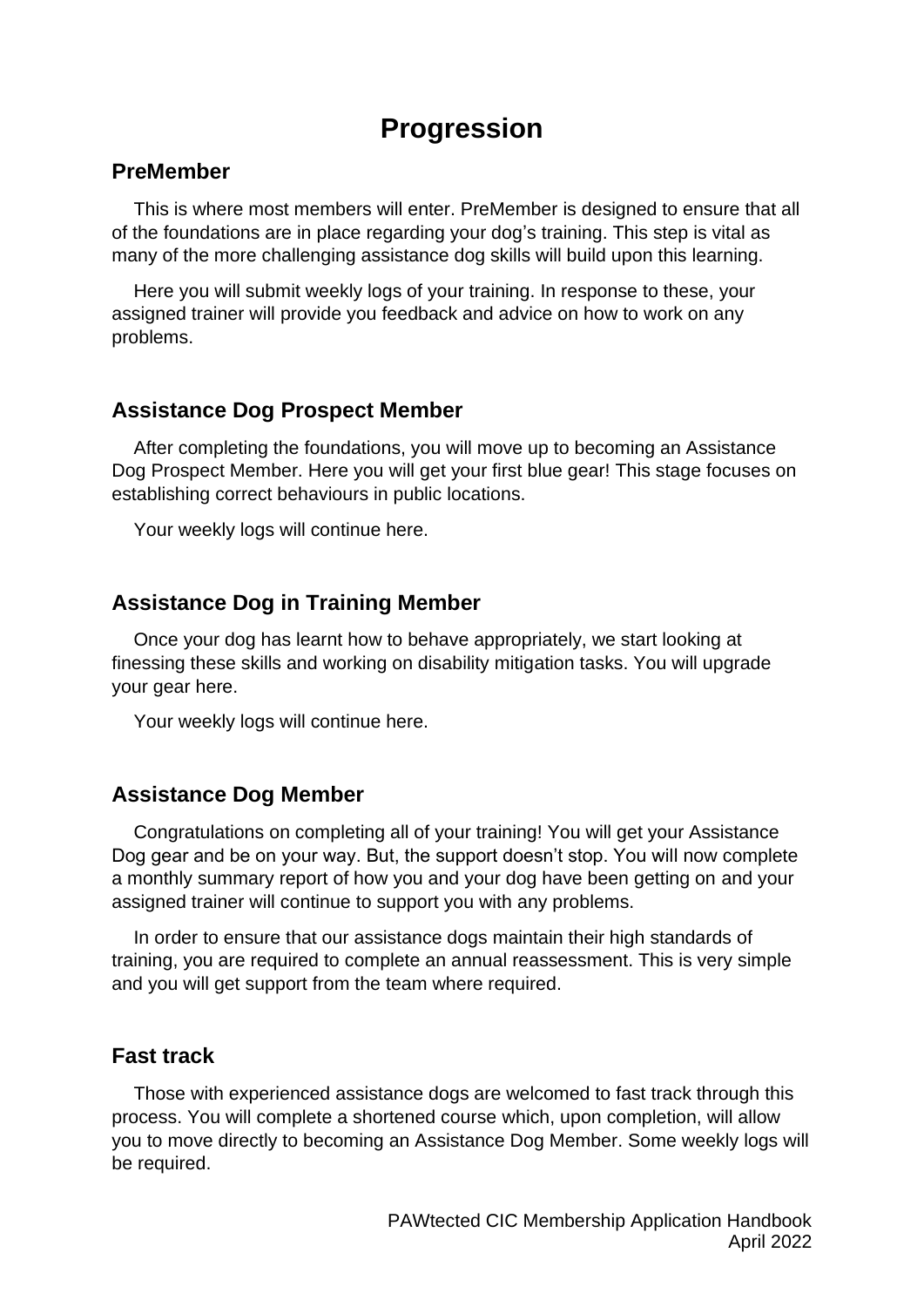## **Costs**

There are two types of costs involved with our membership: course and progression. Course costs are purchased as and when you require the next course. Progression costs are purchased as you move into each new level.

Course costs are subject to change, please see our store for the most up to date information. 50% discount is included.

Items marked with a \* remain the property of PAWtected CIC.

#### **PreMember**

Enrolment fee: £35.00

- 1:1 training support though your journal
- Training or assessment bandanna

Course fee 1: £12.50

- Foundation Canine Skills
- Basic Socialisation

Course fee 2: £12.50

- Basic Canine Skills
- Basic Assistance Dog Awareness

Course fee 3: £16.25

- Basic Assistance Dog
- Intermediate Assistance Dog Awareness
- Advanced Assistance Dog Awareness

#### **Assistance Dog Prospect Member**

Progression fee 1: £40.00

- Blue Passport\*
- ADP Bandanna\* (optional upgrade to vest/cape for additional costs)
- Journal

Course fee 4: £22.50

- Intermediate Canine Skills
- Intermediate Assistance Dog
- Intermediate Socialisation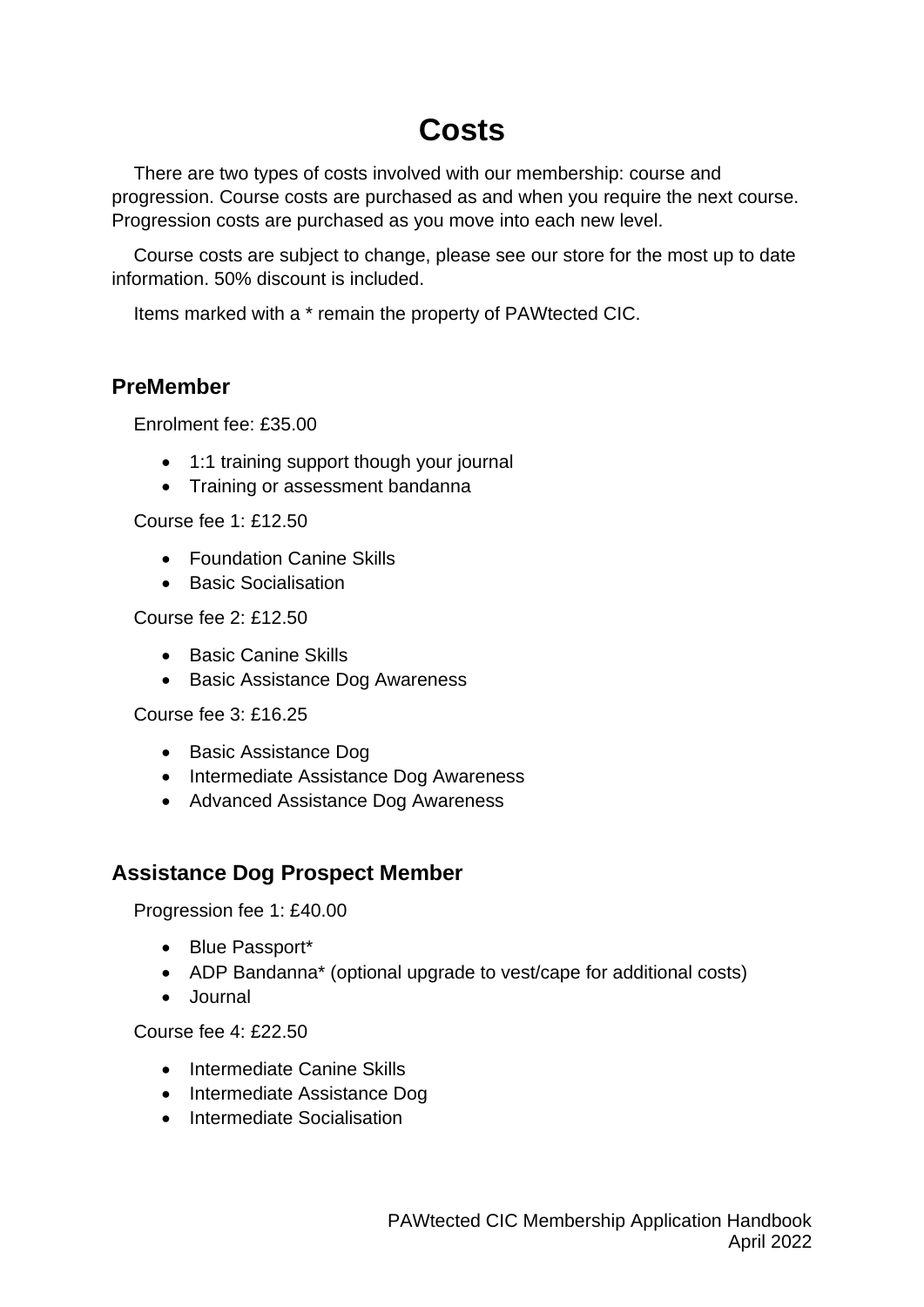#### **Assistance Dog in Training Member**

Progression fee 2: £40.00

- Blue Passport\* stamping
- ADiT Bandanna\* (optional upgrade to vest/cape for additional costs)
- Journal

Course fee 5: £25.00

- Advanced Canine Skills
- Advanced Assistance Dog
- Advanced Socialisation

#### **Assistance Dog Member**

Qualification fee: £50.00

- Blue Passport\* stamping
- AD vest or cape without pockets<sup>\*</sup> (optional upgrades for additional costs)
- Journal

Annual reassessment fee: £20.00

- Assistance Dog Skills Assessment
- Blue Passport\* Stamping
- Journal

#### **Optional gear**

We have a range of optional gear available including lead slips, settle mats and more from £20. These all remain the property of PAWtected CIC.

#### **Fast track**

Enrolment fee: £35.00

- Journal
- Training or assessment bandanna

Course fee: From £30.00

• Assistance Dog Skills Assessment

Qualification and reassessment fees as mentioned in Assistance Dog Member.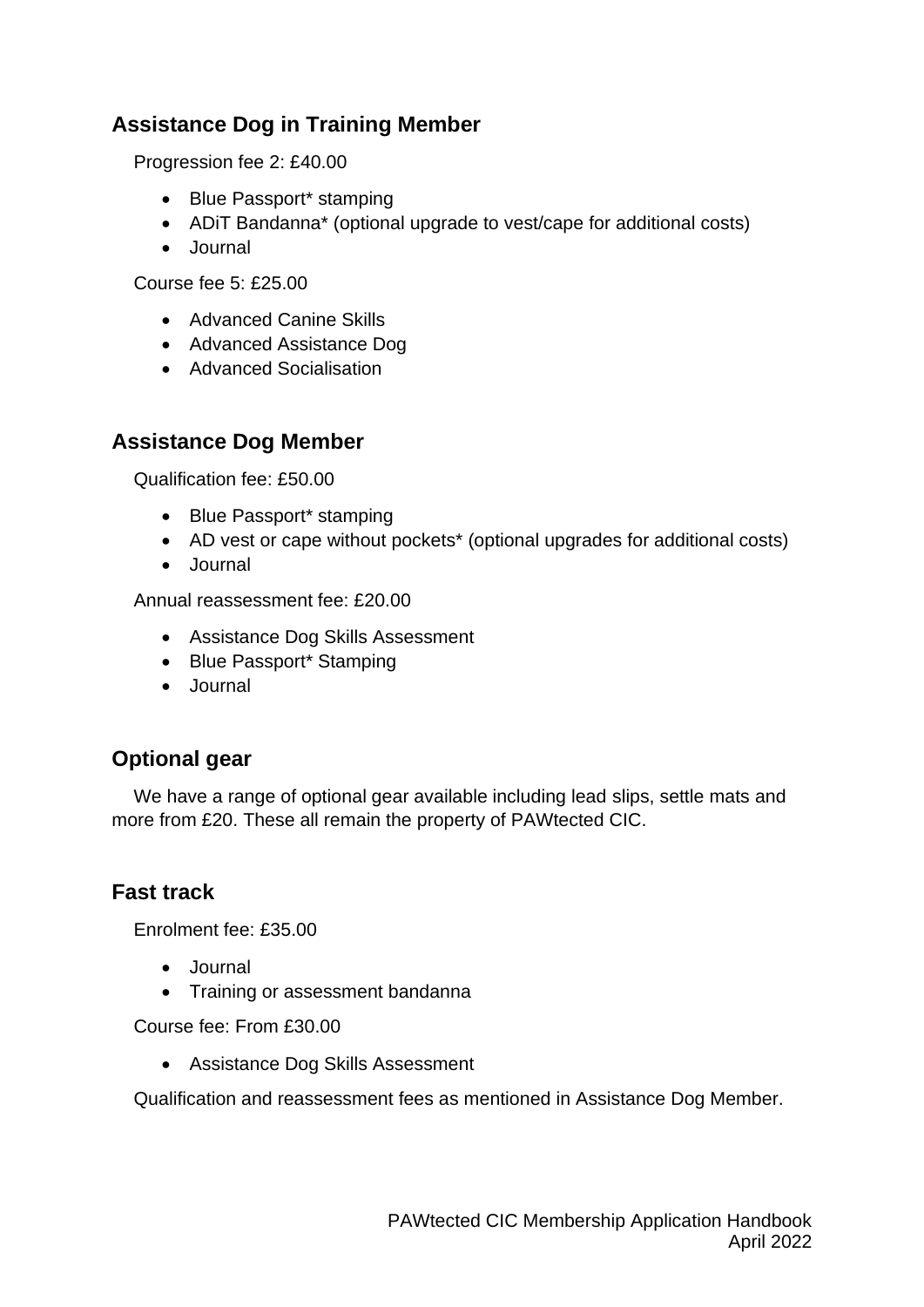## **What's involved**

#### **Courses**

Our membership is set up with various courses. These courses look at different skills and will guide you from the foundations all the way through to working as an established team.

All of our courses contain written instructions on how to train the skills needed. If at any point you are struggling to understand the instructions, the instructions aren't working or something is going wrong, let us know in your journal and your trainer will help out (information on journal below).

We advise that training and assessment of all courses/levels will take around two years, however this massively varies and there is no rush to complete.

Here is a quick guide to the courses you will complete.

Canine Skills is a course that looks at general behaviour and ability. This course covers everything from walking on lead, manners, tricks, handling, and more. It is There are four levels to this course and it is assessed through video and written submissions.

Assistance Dog is a course that looks at assistance dog specific behaviours and skills. The lower levels start off teaching these skills in pet friendly locations (such as the local dog park or streets) and the higher levels combine these skills and take them into working environments. There are three levels to this course and it is assessed through video and written submissions.

Socialisation is a course that ensures that your dog is comfortable and confident with a range of situations and environments. This is course has three levels and is assessed through quizzes and written submissions.

Assistance Dog Awareness is a course that covers all the theory that you need to know when working your assistance dog. This course is really important so that you understand the community that you are entering. This course has three levels and is assessed through quizzes and written submissions.

Once you have completed all of the courses and qualified, you will transition to becoming an Assistance Dog Member. Part of this means that you will need to complete annual reassessments in July. You will take the Assistance Dog Skills Assessment which covers essential skills from all of the courses. This is the course that our fast track entrances will take.

#### **Journals**

During training, you will be required to complete a weekly written log of your activities. We advise that this should take around an hour each week to complete.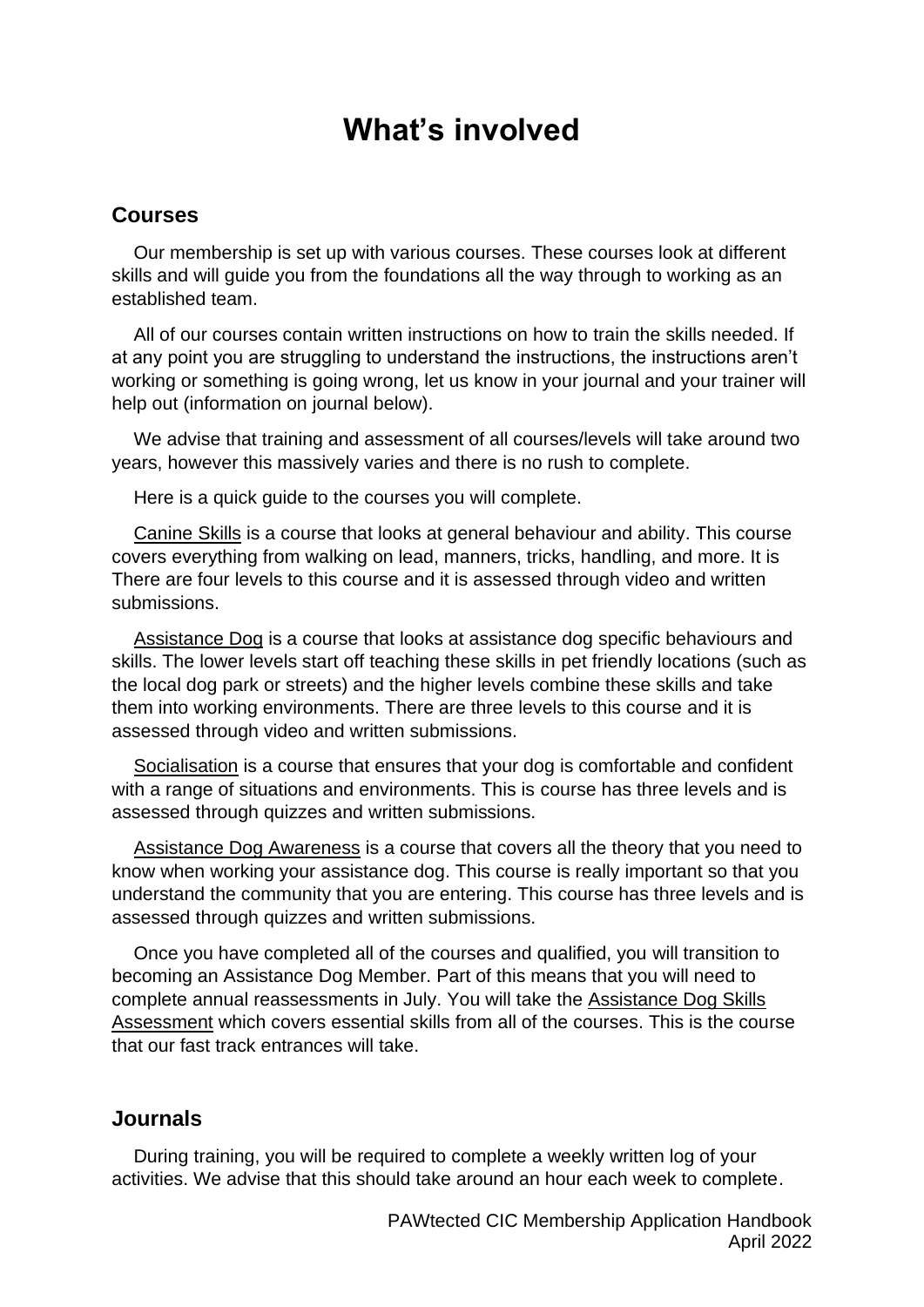These logs are due by 8pm each Monday, though they may be uploaded on a Sunday if you find this easier.

To achieve your certificates, you must have completed a certain number of weekly logs. These amounts are:

PreMember and Assistance Dog Prospect certificate – 10 consecutive weekly logs minimum.

Assistance Dog in Training certificate – 20 consecutive weekly logs minimum.

Assistance Dog certificate – 30 consecutive weekly logs minimum.

Those on the fast track option will be required to complete a minimum of 6 consecutive weekly logs covering their training and preparation for their assessment.

In response to each journal submission, your assigned trainer will make a comment. This comment will highlight anything in the log that we need more information about, give training advice and be your predominant contact with your trainer. Usually this feedback is given on a Tuesday, however please allow 2 working days. A notice is put in the private group when all journals have been checked. Please ensure that you respond to the comment so that we know that you've seen it.

When you have completed all of your courses and become an Assistance Dog Member (qualified) you will then move to monthly reports. These reports should take around 45 minutes per month and are a summary of how everything has gone. These are really important to ensure that your training standards are maintained and that we can support you with any issues which arise.

In your journal, there is also space to upload any supporting documentation like vet reports (required annually and at each vet visit), vaccination records, insurance documents, or anything else.

#### **Workshops**

We offer a range of workshops especially for members and associates. You are invited to join these! When you are enrolled, you will be added to the relevant Moodle courses for these workshops. Here you can find information about the times and topics being covered.

Please ensure that you complete the attendance button prior to joining the live call.

#### **Community**

Our Facebook community group is a safe space for you to share concerns, successes or simply communicate with others going through the same journey as you. We often have challenges to join in with here. We can't wait for you to join our incredible community.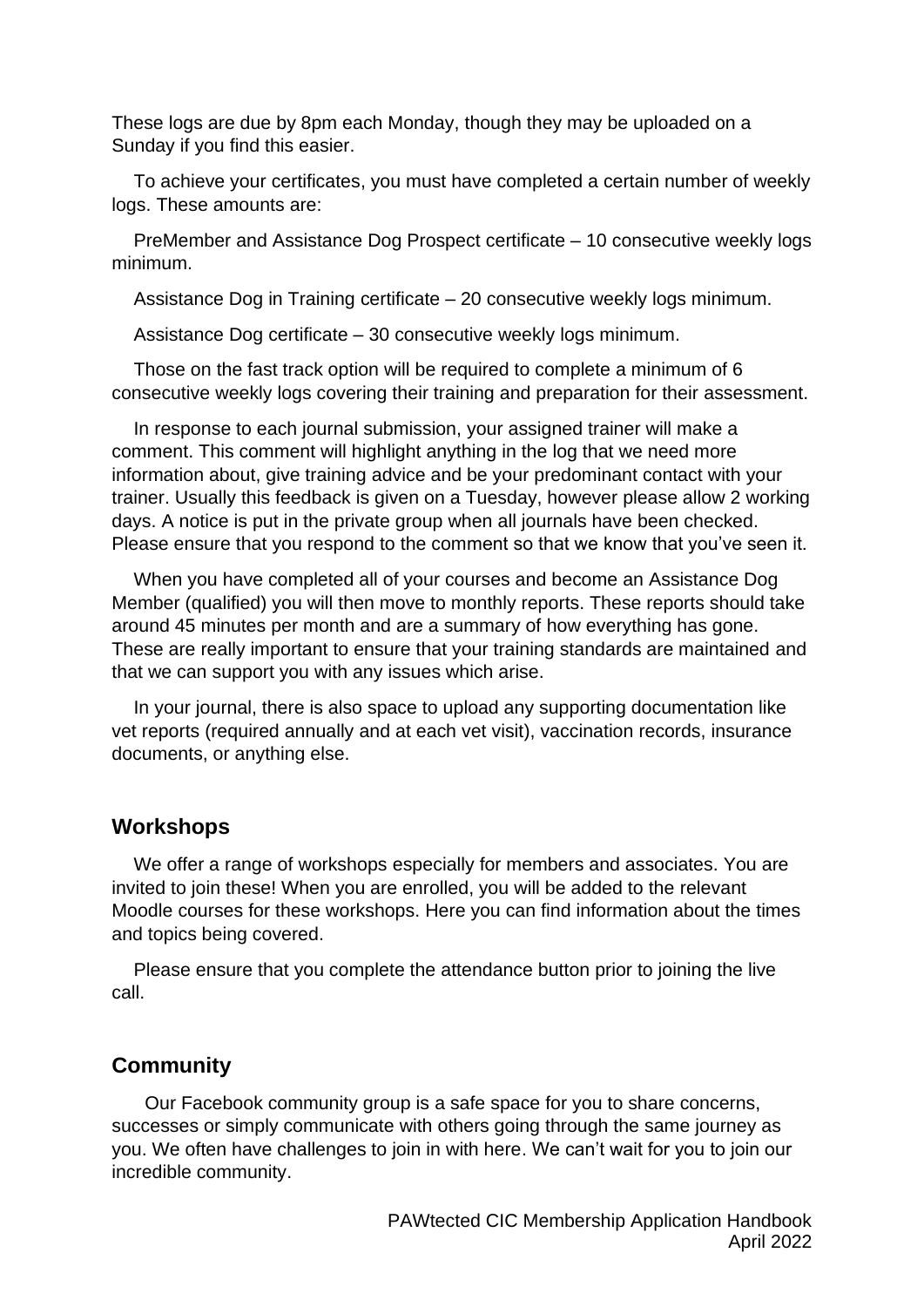## **Frequently Asked Questions**

#### **I have an older or qualified dog that I would like to join the membership, can I do this?**

YES! We have a special fast track option for dogs that are experienced with working as an assistance dog.

If your dog is older than the recommended age brackets, but does not have any training or working experience, then they can also apply for our full comprehensive training program. However, we will ask you to complete additional assessments prior to considering application to establish the current level of training. This is done on a case by case basis.

#### **Does my dog have to wear your vests?**

Yes, as a member you are representing us. Should you wish your dog to wear its own gear, please look into our independent or associate assistance dog options. Here is some information about what your dog will wear at each level:

PreMember – Training or Assessment bandanna Assistance Dog Prospect – ADP bandanna (optional vest upgrade) Assistance Dog in Training – ADiT bandanna (optional vest upgrade advised). Assistance Dog – AD vest/cape

#### **I don't think I can afford it, are there any funding options?**

Do not panic, we offer a range of funding options for those who are struggling financially. Information on these can be found on our website.

#### **What breeds do you accept?**

We accept any legal breeds onto our program.

#### **Can I join the membership if I am training the dog for my child?**

Yes, we have special provisions for children and young people. Please contact us for details.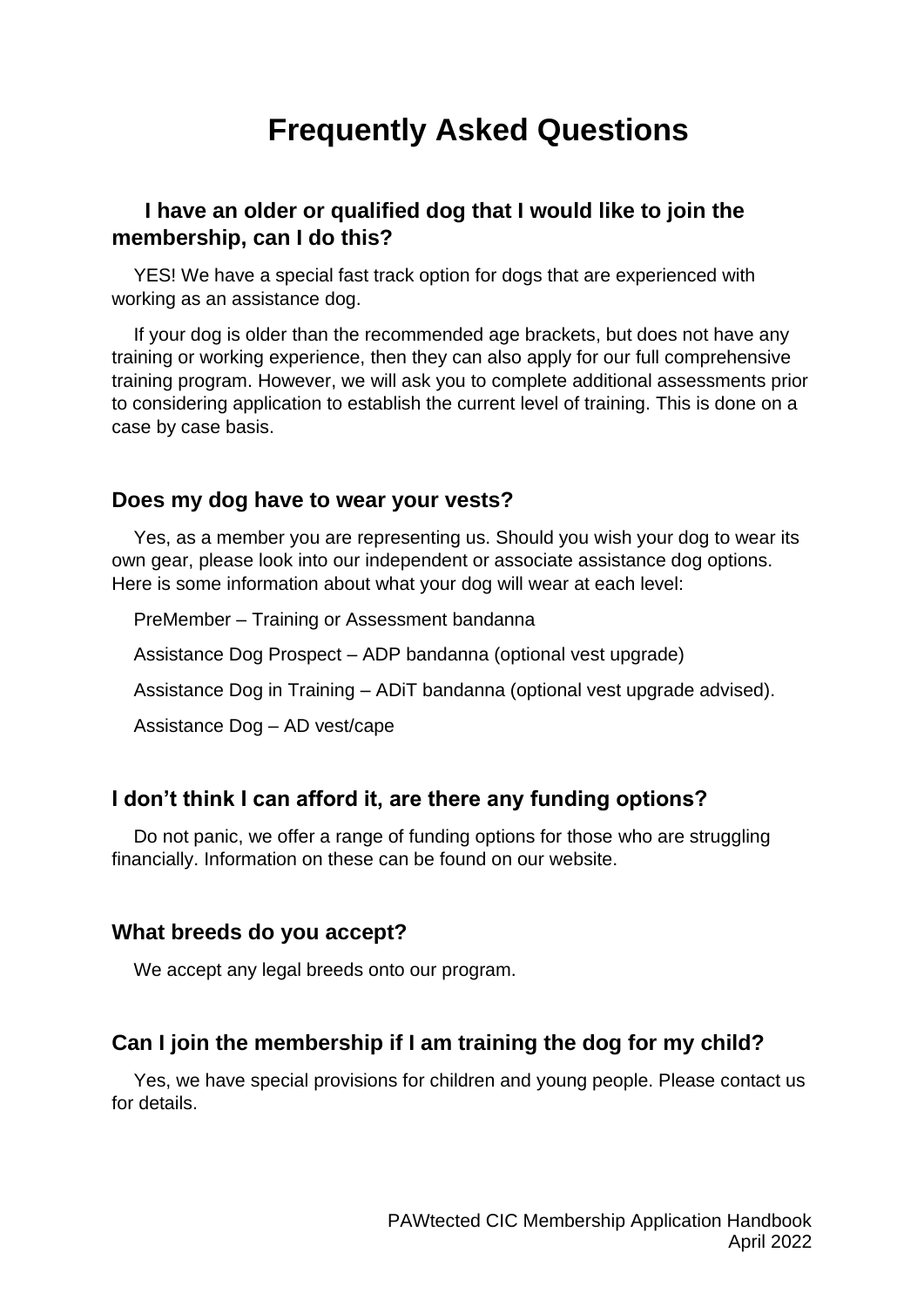## **Requirements**

#### **Disability requirements**

To become a PreMember or Fast track member, you must meet the criteria below:

- 1. The individual has a confirmed disability which is eligible for reasonable adjustments under the Equality Act 2010.
- 2. The individual has a way of proving that they meet criteria 1. Any of the following are acceptable:
	- a. PIP/DLA allowance statement
	- b. ESA support group allowance statement
	- c. Diagnosis letter
	- d. PAWtected doctor letter (please contact us for a copy)

#### **Dog requirements**

To become a PreMember, you must meet the criteria below:

- 1. The dog is aged between 2 months and 3 years. Any dog outside of this age bracket will be considered on a case by case basis.
- 2. The dog is not one of the 4 named banned dogs on the DDA.
- 3. The dog was not purchased for the sole intent for training with PAWtected CIC.
- 4. The dog is insured for both veterinary and public liability claims (these may be from different companies).
- 5. Any bitch will be spayed prior to qualification.
- 6. The dog is microchipped and tagged with up to date information at all times.
- 7. The dog is on a suitable balanced diet. If the dog is fed raw, please contact us prior to application as there are some limits on accessing certain places.
- 8. The dog is up to date on all vaccinations recommended by the dogs veterinarian and is able to provide a record of this.
- 9. The dog is of good health and has a report dated within the last 12 months stating this.
- 10.The dog is to be trained without the use of fear or pain.

To join our fast track, you must also meet the criteria below:

- 1. The dog is aged between 18 months and 10 years. Any dog outside of this age bracket will be considered on a case by case basis.
- 2. The dog has had a minimum of 6 months training covering a range of general behaviour and assistance dog specific skills.
- 3. The dog has had a minimum of 2 months experience working as an assistance dog.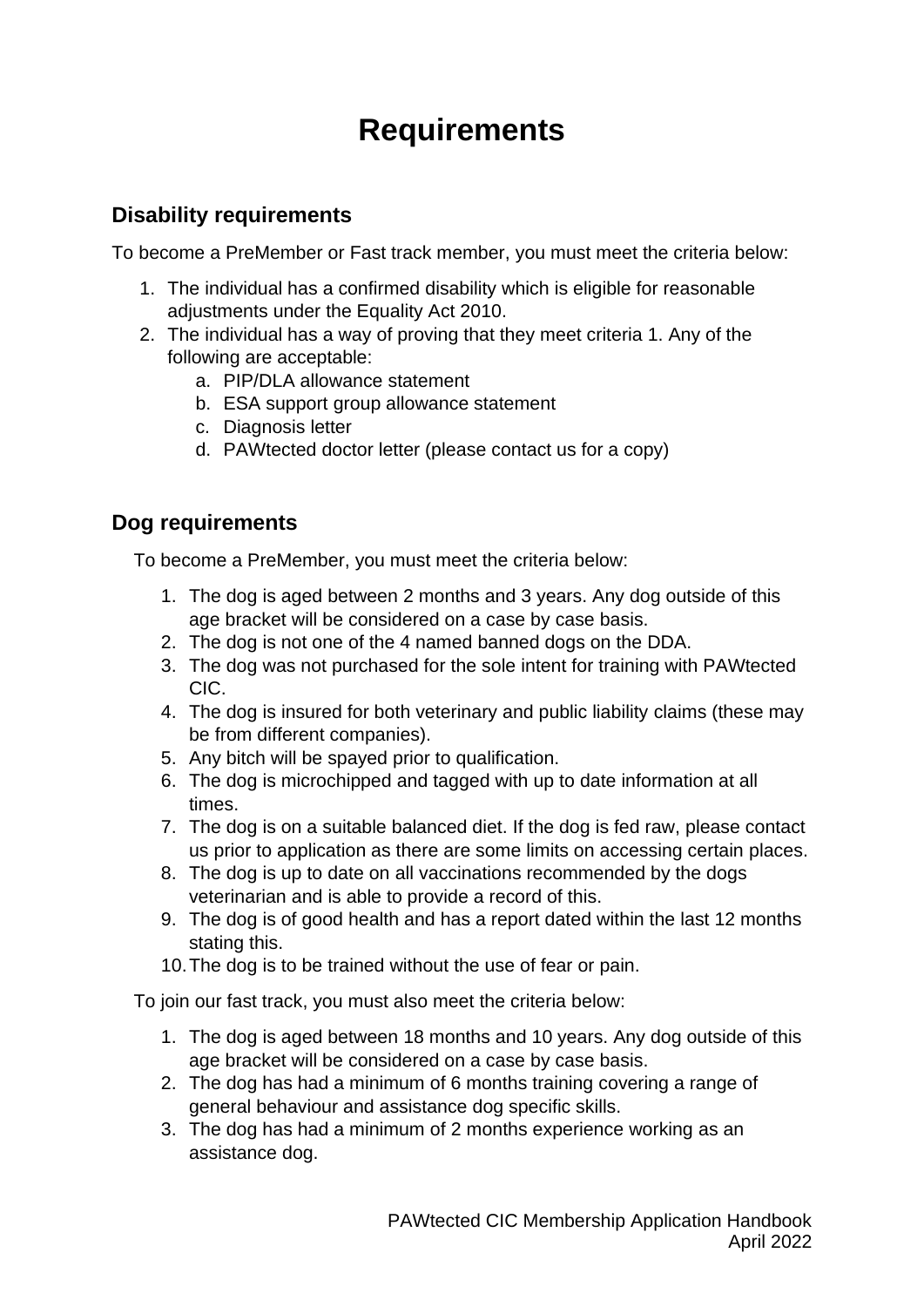#### **Handler requirements**

To become a PreMember or fast track member, you must meet the criteria below:

- 1. The applicant is not involved with another organisation, charity or company which provides training or advice regarding assistance dogs at the time of application or at any time during the membership.
- 2. The applicant knows what tasks may mitigate their disability and they would like to train their dog to perform.
- 3. The applicant is aged over 18 or meets one of the following statements:
	- a. Aged 0-11: The legal guardian holds the membership for the child and an adult over the age of 21 must provide supervision at all times. The adult will complete the required qualifications alone or with the child. The child may complete our youth course alongside the training (choice of the adult).
	- b. Aged 12-15: The legal guardian must hold the membership for the child and it is the legal guardian's responsibility to ensure the child is capable of handling the dog alone or that appropriate supervision is given. If the child is unsupervised, you must submit a letter to PAWtected CIC stating that you feel they are able to handle the dog safely unsupervised and that you hold full responsibility for both the child and the dog. The adult will complete the required qualifications alone or with the child. The child must complete the youth course or handle the dog in assessments (if unable to participate, please contact us).
	- c. Aged 16-17: The child may hold the membership with the permission of their legal guardian. They may handle the dog unsupervised unless the legal guardian decides it is unsafe for them to do so. Legal guardian name, phone number and email must be provided. Where the child is not completing the qualifications, they will be required to complete the youth course (if unable to participate, please contact us).
- 4. The applicant is able to commit to completing regular training (minimum 5 days per week, 30 minutes per day), weekly training logs until graduation, monthly reports after graduation and reassessment of skills annually. This is in addition to the time commitments of general dog care.
- 5. The applicant is able to commit to the financial requirements of the membership. This is in addition to the financial commitments of general dog care.
- 6. The applicant understands that they are required to purchase the compulsory kit, and that parts of this must be returned up on graduation, termination of membership and/or requirement, at the members expense.
- 7. The applicant understands that if there are any significant changes to the above-mentioned criteria, PAWtected CIC may review the membership.